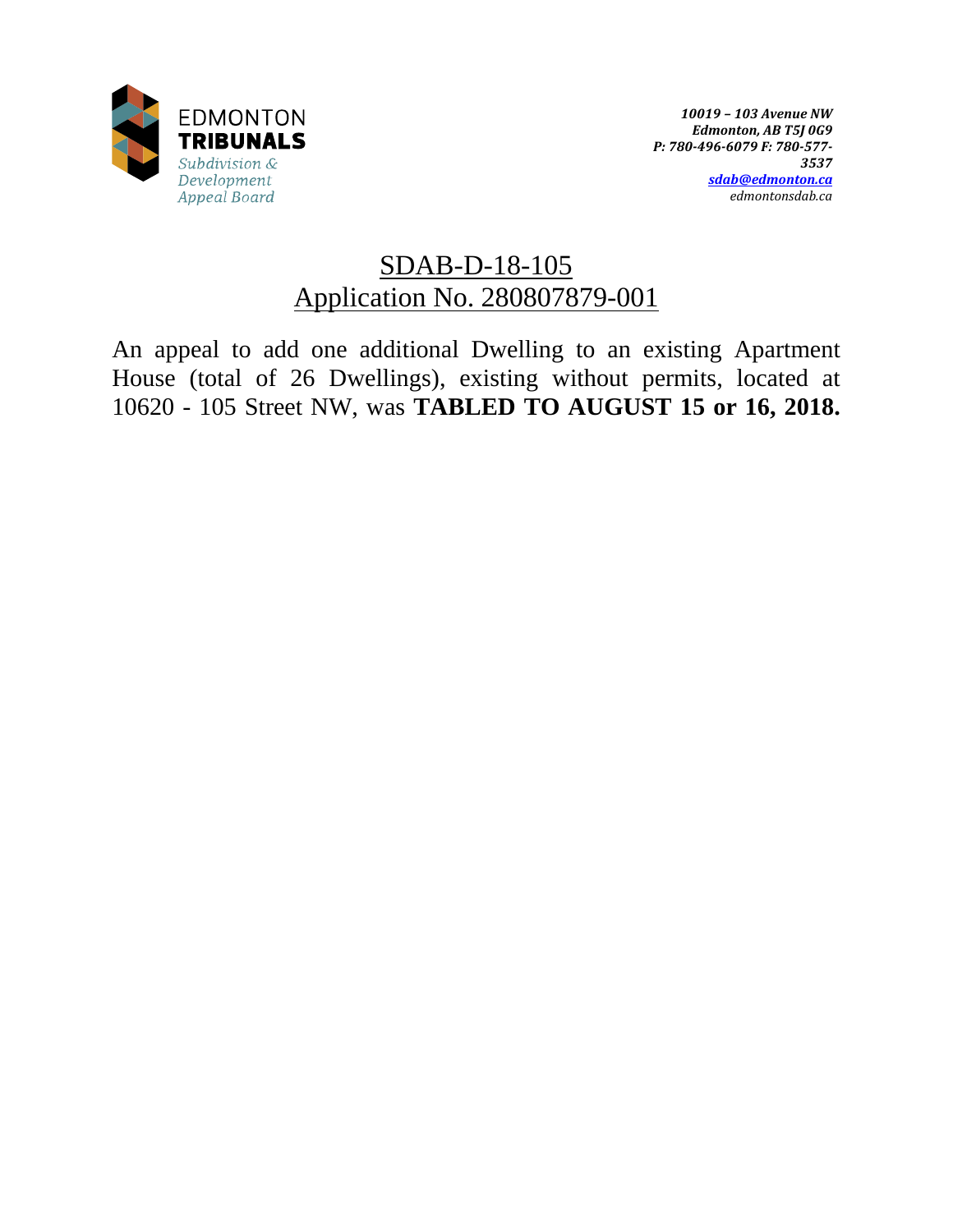

Date: August 3, 2018 Project Number: 277389618-001 File Number: SDAB-D-18-106

# **Notice of Decision**

[1] On July 19, 2018, the Subdivision and Development Appeal Board (the "Board") heard an appeal that was filed on **June 27, 2018**. The appeal concerned the decision of the Development Authority, issued on June 26, 2018, to refuse the following development:

# **Construct a Single Detached House with front attached Garage, Unenclosed Front Porch, fireplace, rear uncovered deck, and to demolish a Single Detached House.**

- [2] The subject property is on Plan 2803AF Blk 88 Lots 12-13, located at 10325 132 Street NW, within the (RF1) Single Detached Residential Zone. The Mature Neighbourhood Overlay applies to the subject property.
- [3] The following documents were received prior to the hearing and form part of the record:
	- A copy of the Development Permit application with attachments, proposed plans, and the refused Development Permit;
	- The Development Officer's written submission;
	- The Appellant's written submission; and
	- Online responses.
- [4] The following exhibit was presented during the hearing and forms part of the record:
	- Exhibit A Written submission read by Mr. T. Hoover, representing the Appellant.

# **Preliminary Matters**

- [5] At the outset of the appeal hearing, the Presiding Officer confirmed with the parties in attendance that there was no opposition to the composition of the panel.
- [6] The Presiding Officer outlined how the hearing would be conducted, including the order of appearance of parties, and no opposition was noted.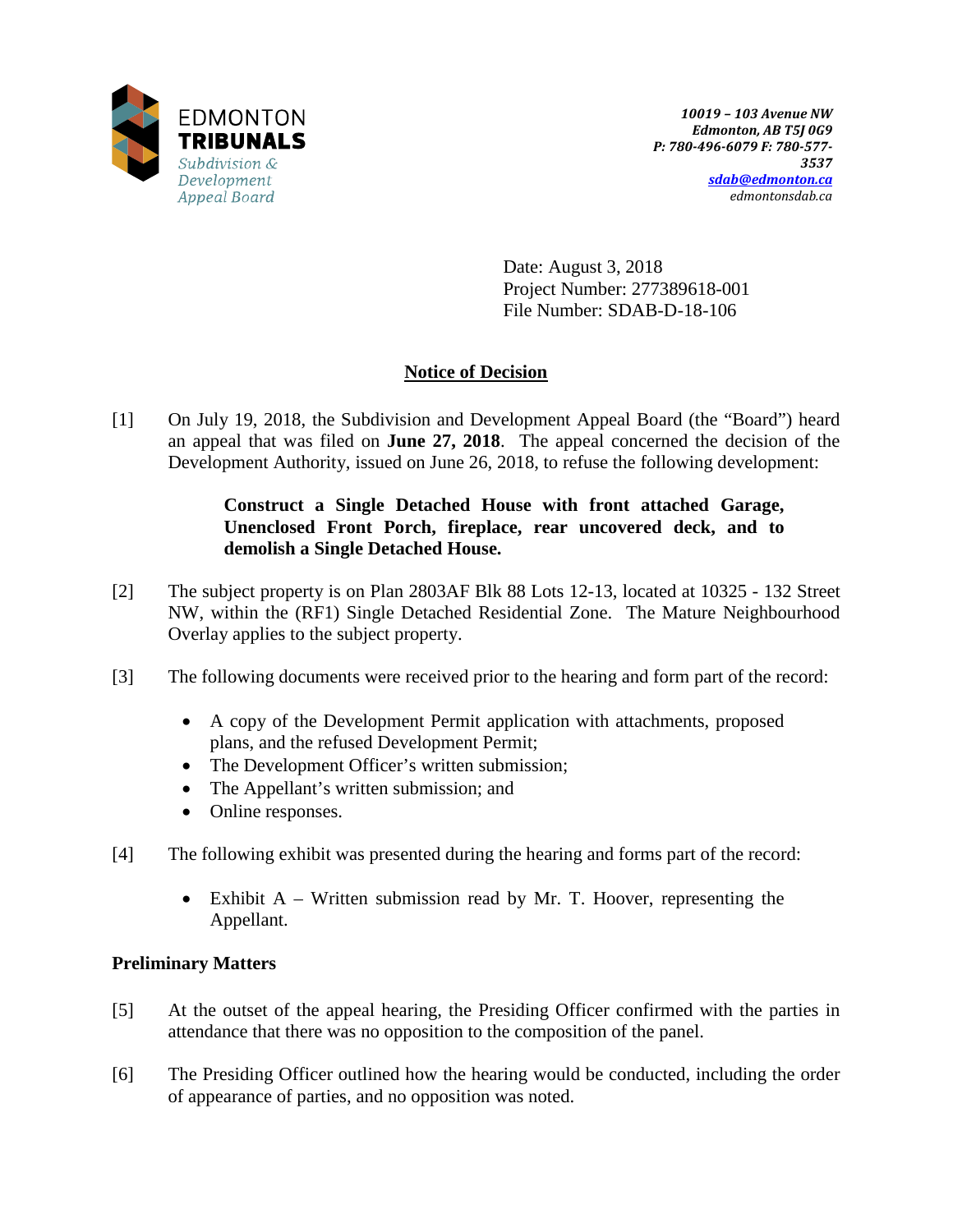[7] The appeal was filed on time, in accordance with section 686 of the *Municipal Government Act*, RSA 2000, c M-26.

#### **Summary of Hearing**

- *i) Position of Mr. T. Hoover, representing the Appellant, Habitat Studio & Workshop Ltd.*
- [8] They often face challenges for developments due to the variation in lot sizes.
- [9] There is no rear lane present across the rear of the subject site.
- [10] The two neighbours north of the subject site have rear lane access but the lane ends at the property directly to the north. There is lane along the side of the property to the south but does not access all of the properties.
- [11] At the time the house was designed, the Mature Neighbourhood Overlay allowed front driveways if certain criteria was met. In his opinion, the proposed development would have been approved if the Mature Neighbourhood Overlay was not amended.
- [12] The proposed development meets two of the three driveway requirements of the Mature Neighbourhood Overlay. The lot is wider than 15.5 metres and more than 50 percent of the houses on the blockface have front vehicular access.
- [13] Eight of the properties canvassed in the 60 metre notification radius of the subject site have front drive garages.
- [14] They received signatures in support from all of the property owners within the 60 metre notification radius.
- [15] They had several consultations with the Forestry and Transportation Departments that are in support of the proposed development.
- [16] The existing house on the property has an oversized three car garage with a wide driveway accessing the street with a parking pad along the south side of the property.
- [17] There are large hedges south of the driveway down to the lane which could be a hazard for pedestrians approaching the driveway if someone is backing out.
- [18] Moving the driveway to the north side of the property will help maintain as much of the existing vegetation as possible.
- [19] Having a front driveway will allow for more on-street parking as the existing driveway can accommodate three cars.
- [20] If the proposed development had a detached garage, the development could be as large as 1680 square feet and could accommodate nine cars.
- [21] The attached two car garage will be aesthetically pleasing with the design of the house.
- [22] The house is situated on the north side of the lot to gain as much sunlight as possible.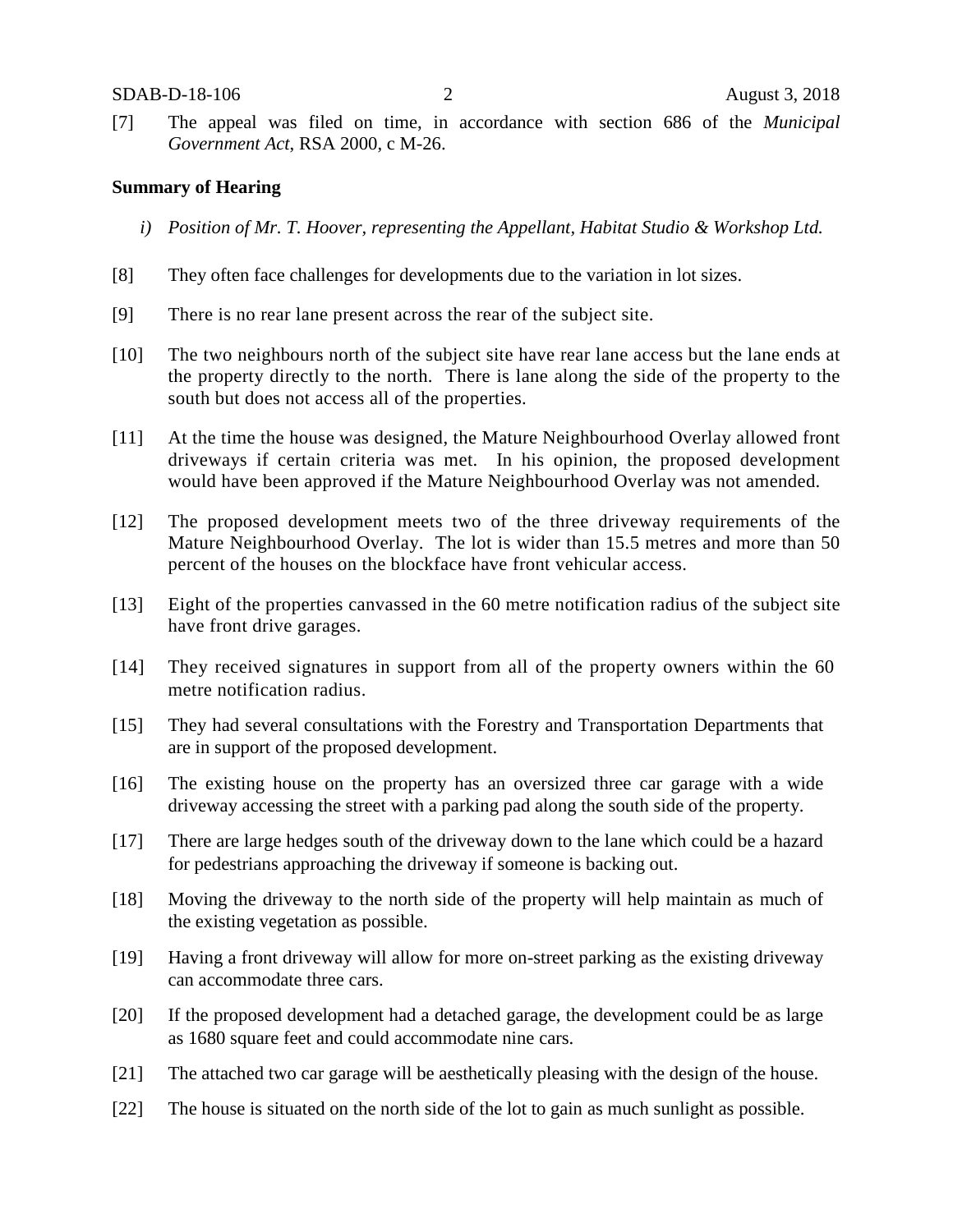- [23] Mr. Hoover provided the following information in response to questions by the Board:
	- a. He confirmed that the lane south of the property is paved.
	- b. Not all of the neighbours along the block are able to use the laneway.
	- c. They considered a house with a driveway on the side but it was not suitable for the lot.
	- d. They are accommodating the distance from the development to the boulevard trees as requested by the Forestry Department.
	- e. There are six houses on the blockface that have front driveways.
	- *ii) Position of an Affected Property Owner in Support of the Appellant*

### Mr. B. Dancik

- [24] He lives southwest of the subject site.
- [25] He would like the existing vegetation to remain on the property.
- [26] He is in support of the proposed development.

#### *iii) Position of the Development Officer, Mr. Robinson*

[27] The Development Authority provided written submissions and did not attend the hearing.

# *iv) Rebuttal of the Appellant*

[28] Mr. Hoover did not have anything to add in rebuttal.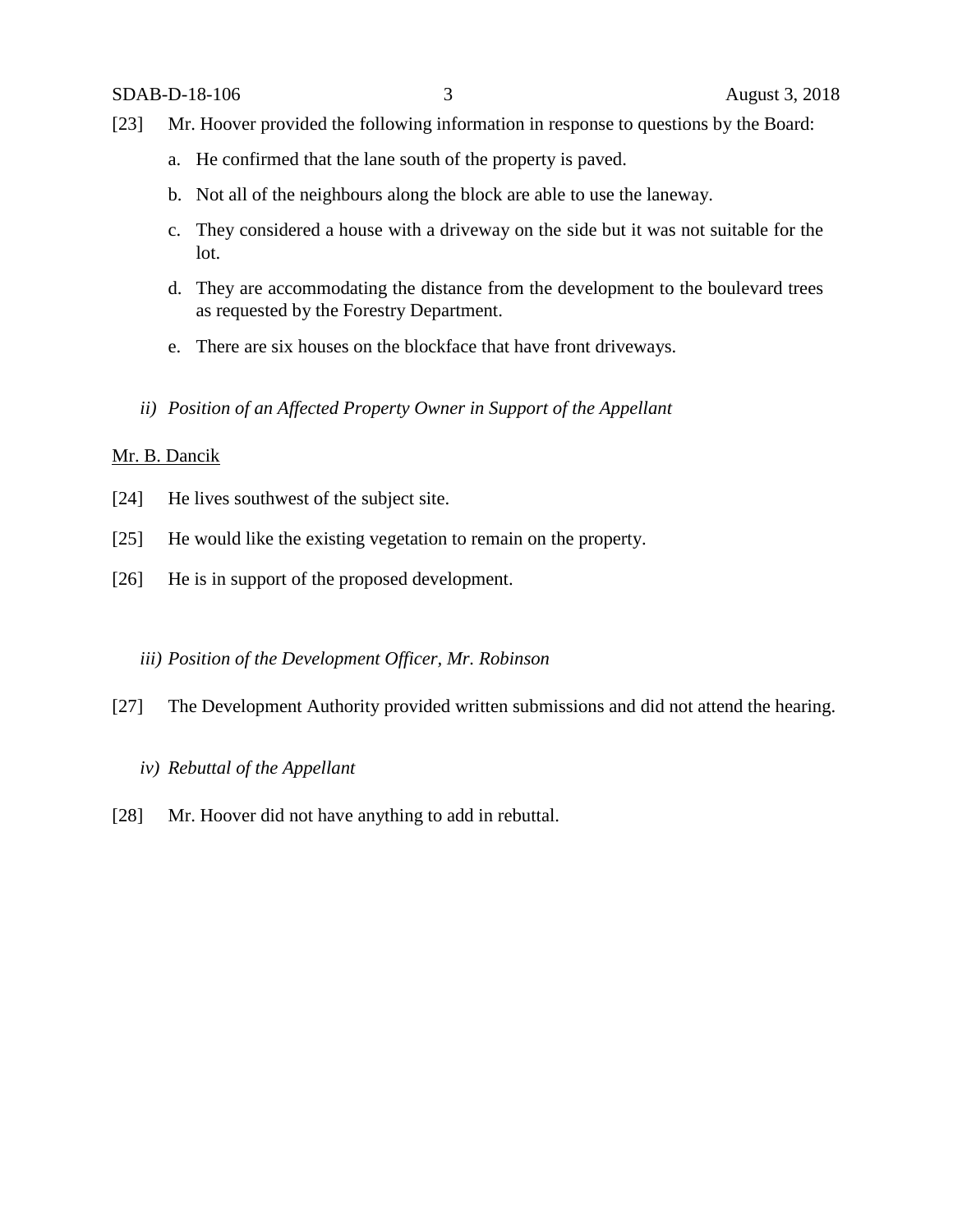#### **Decision**

- [29] The appeal is **ALLOWED** and the decision of the Development Authority is **REVOKED**. The development is **GRANTED** as applied for to the Development Authority, subject to the following **CONDITIONS**:
	- 1. The development shall be constructed in accordance with the stamped and approved drawings.
	- 2. The Height of the principal building shall not exceed 8.9 m (Reference Sections 6.1(49) and 52).
	- 3. Platform Structures greater than 1.0 m above Grade shall provide Privacy Screening to prevent visual intrusion into adjacent properties. (Reference Section 814.3(9)).
	- 4. Any future basement development may require development and building permit approvals. A Secondary Suite shall require a new development permit application.
	- 5. Frosted or opaque glass treatment shall be used on windows as required on the left (north) elevation to minimize overlook into adjacent properties (Reference Section 814.3(8)).
	- 6. The area hard surfaced for a Driveway shall comply with Section 54.6 of the Zoning Bylaw 12800.
	- 7. Except for the hard surfacing of Driveways and/or Parking Areas approved on the site plan for this application, the remainder of the site shall be landscaped in accordance with the regulations set out in Section 55 of the Zoning Bylaw 12800.
	- 8. Landscaping shall be provided on a Site within 18 months of the occupancy of the Single Detached House. Trees and shrubs shall be maintained on a Site for a minimum of 42 months after the occupancy of the Single Detached House (Reference Section 55.2.1).
	- 9. Two deciduous tree with a minimum Caliper of 50 mm, two coniferous tree with a minimum Height of 2.5 m and eight shrubs shall be provided on the property. Deciduous shrubs shall have a minimum Height of 300 mm and coniferous shrubs shall have a minimum spread of 450 mm (Reference Section 55.2.1).
	- 10. The requirement to provide trees and shrubs may be satisfied either through planting new or preserving existing trees and shrubs (Reference Section 55.6.2).
	- 11. All Yards visible from a public roadway, other than a Lane, shall be seeded or sodded. Seeding or sodding may be substituted with alternate forms of ground cover, including hard decorative pavers, washed rock, shale or similar treatments, perennials, or artificial turf, provided that all areas of exposed earth are designed as either flower beds or cultivated gardens (Reference Section 55.2.1).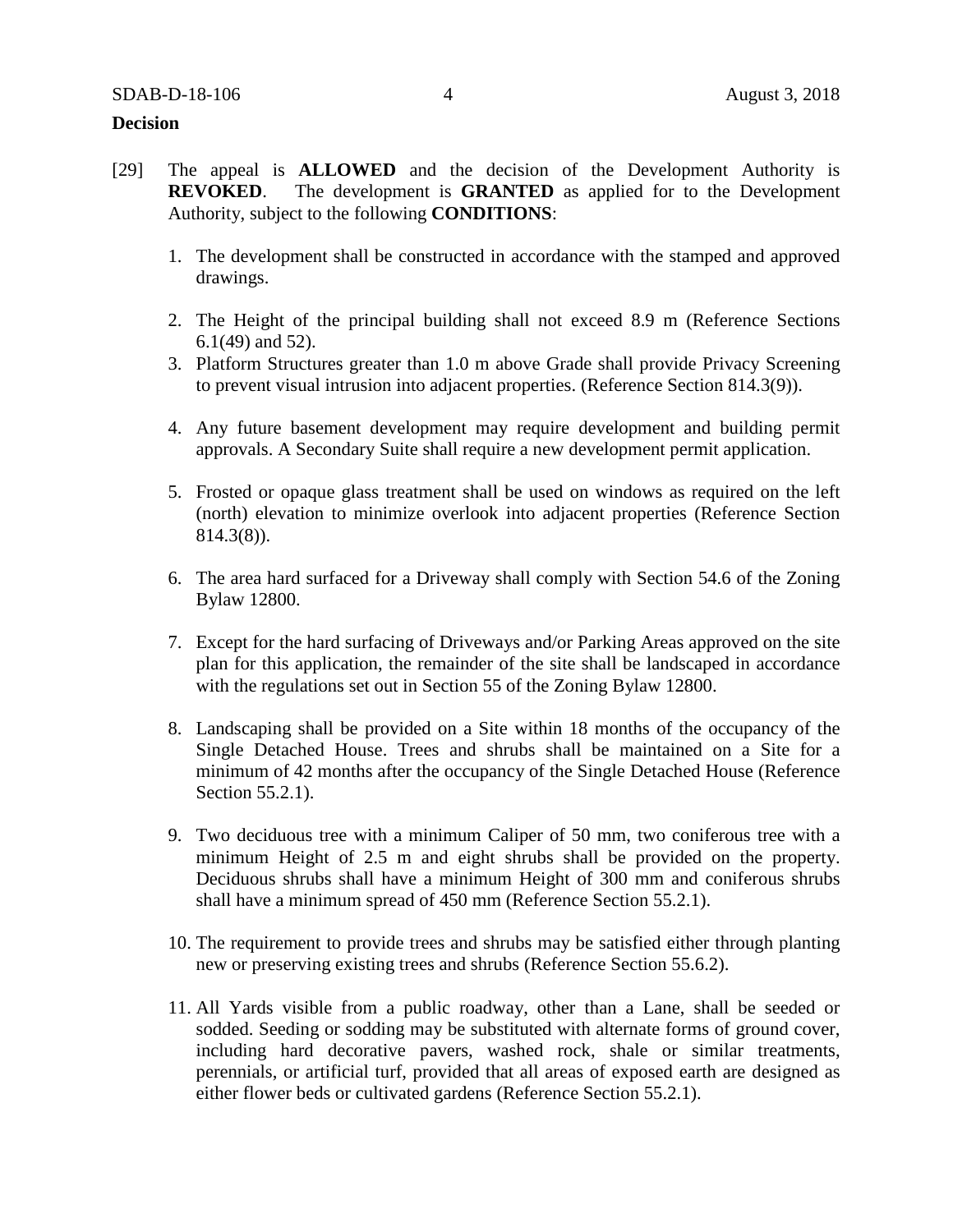12. All access locations and curb crossings shall have the approval of City Transportation prior to the start of construction (Reference Section 53(1)). PRIOR TO THE RELEASE OF DRAWINGS FOR BUILDING PERMIT REVIEW, the applicant or property owner shall pay a Curb Crossing Permit application fee of \$50.00.

ADVISEMENTS:

- i.) Lot grades must comply with the Edmonton Drainage Bylaw 16200. Contact Drainage Planning and Engineering at 780-496-5576 or lot.grading@edmonton.ca for lot grading inspection inquiries.
- ii.) Any future deck development greater than 0.6m (2ft) in height will require development and building permit approvals.
- iii.)Any future deck enclosure or cover requires a separate development and building permit approval.
- iv.)Unless otherwise stated, all above references to "section numbers" refer to the authority under the Edmonton Zoning Bylaw 12800.

### **TRANSPORTATION CONDITIONS:**

#### CURB CROSSING PERMIT CONDITIONS:

1. The proposed 3.0 m access to 132 Street located 2.6 m from the south property line, as shown on the Enclosure, is acceptable to Subdivision Planning and must be constructed as a private crossing as per the City of Edmonton Design and Construction Standards. However, we note that there are **existing boulevard trees** in close proximity to the proposed driveway.

The driveway must maintain the minimum 3.8 m separation distance from the edge of both tree trunks to the edge of the driveway, as shown on the Enclosure.

- 2. Prior to construction of the proposed driveway, the owner/applicant must contact Courtney Teliske of City Operations, Parks and Roadways (780- 944-7831) to arrange for site inspection and implement associated watering charges.
- 3. There are existing boulevard trees adjacent to the site that must be protected during the proposed construction, as shown on the Enclosure. Prior to construction, the owner/applicant must contact Bonnie Fermanuik of City Operations, Parks and Roadways (780-496-4960) to arrange for hoarding and/or root cutting. All costs shall be borne by the owner/applicant.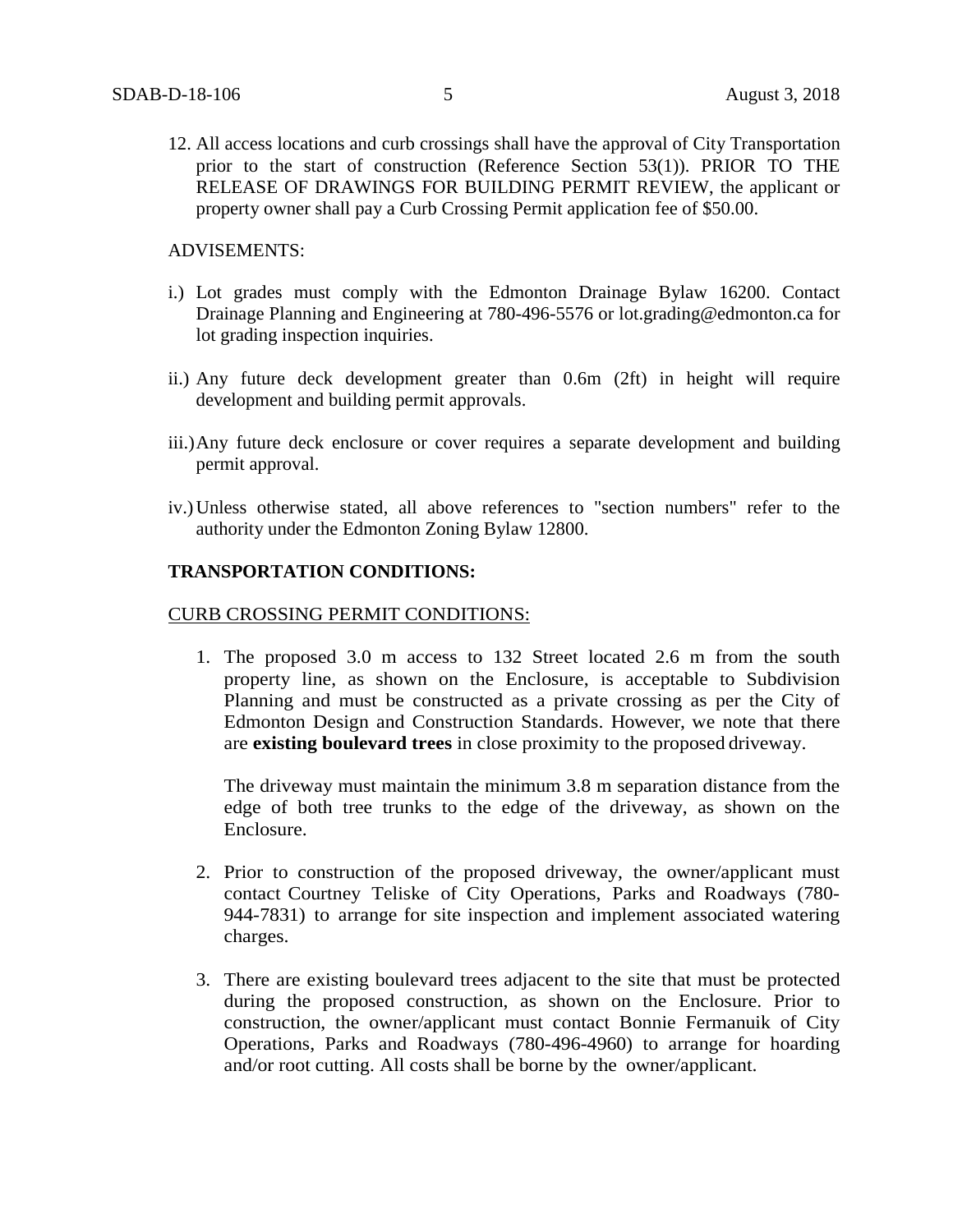- 4. Any sidewalk or boulevard damage occurring as a result of construction traffic must be restored to the satisfaction of Development Inspections, as per Section 15.5(f) of the Zoning Bylaw. All expenses incurred for repair are to be borne by the owner.
- 5. There may be utilities within road right-of-way not specified that must be considered during construction. The owner/applicant is responsible for the location of all underground and above ground utilities and maintaining required clearances as specified by the utility companies. Alberta One-Call (1-800-242-3447) and Shaw Cable (1-866-344 -7429; www.digshaw.ca) should be contacted at least two weeks prior to the work beginning to have utilities located. Any costs associated with relocations and/or removals shall be at the expense of the owner/applicant
- 6. Any hoarding or construction taking place on road right-of-way requires an OSCAM (On- Street Construction and Maintenance) permit. OSCAM permit applications require Transportation Management Plan (TMP) information. The TMP must include:
	- the start/finish date of project;
	- accommodation of pedestrians and vehicles during construction;
	- confirmation of lay down area within legal road right of way if required; and
	- confirmation if crossing the sidewalk and/or boulevard is required to temporarily access the site.

It should be noted that the hoarding must not damage boulevard trees. The owner or Prime Contractor must apply for an OSCAM online at: *https[:/lwww.edmonton.ca/business economy/licences permitsloscam-pe rmit](http://www.edmonton.ca/businesseconomy/licencespermitsloscam-permit-request.aspx)[request.aspx](http://www.edmonton.ca/businesseconomy/licencespermitsloscam-permit-request.aspx)* and *https:l[lwww.edmonton.ca/documents/ConstructionSafet y.pdf](http://www.edmonton.ca/documents/ConstructionSafety.pdf)*

# FILL IN PERMIT CONDITION:

- 1. The existing 8.8 m residential access to 132 Street located approximately 8.7 m from the north property line must be removed with reconstruction of curb, gutter and sidewalk and restoration of the grassed boulevard within the road right-of-way, as shown on the Enclosure to the City of Edmonton Design and Construction standards.
- [30] In granting the development the following variance to the *Edmonton Zoning Bylaw* is allowed:
	- 1. Section 814.3(17) is waived to allow a front access Driveway.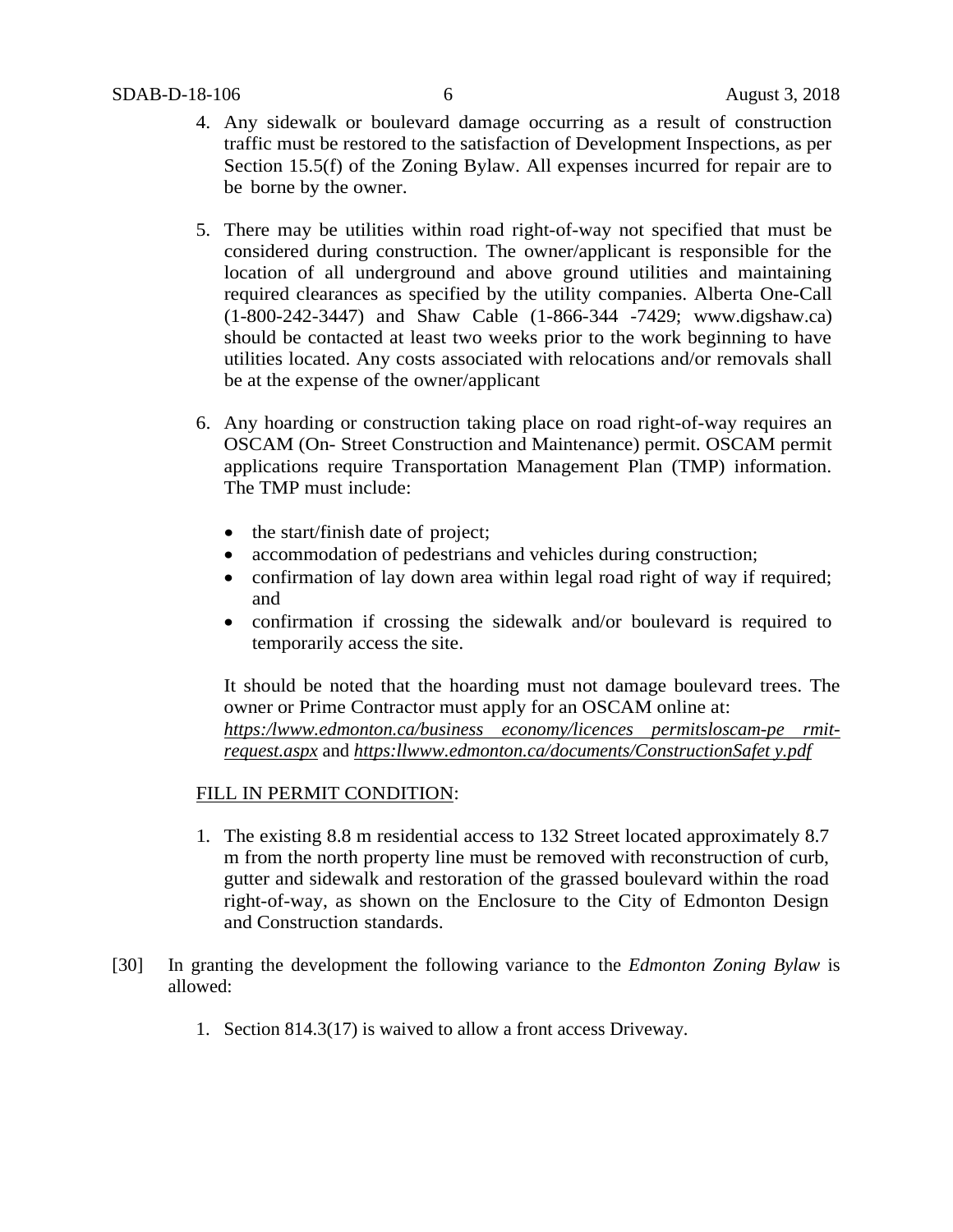#### **Reasons for Decision**

- [31] The proposed development, a Single Detached House, is a Permitted Use in the (RF1) Single Detached Residential Zone.
- [32] Based on the Development Officer's report and submission of the Appellant, there was virtually 100 percent support for waiving the regulation for a front Driveway in the Mature Neighbourhood Overlay.
- [33] The Board recognizes that the existing property has access to 132 Street, which is wider than the proposed access to the north onto 132 Street.
- [34] The proposed development was accepted by the Transportation and Forestry Departments for the location of the Driveway.
- [35] The Board accepts the evidence submitted that front attached Garages are not uncommon in the area with 8 of the 24 properties within the 60 metre notification radius having front garages.
- [36] The Board accepts the evidence submitted by the Appellant, that the overall design of the house is characteristic of the neighbourhood.
- [37] The Board was provided with information that the design and location of the house on the property will allow for as much of the existing vegetation and landscaping to remain as possible.
- [38] No letters were received in opposition to the proposed development and no one appeared in opposition at the hearing.
- [39] Based on the above, it is the opinion of the Board that the proposed development will not unduly interfere with the amenities of the neighbourhood, nor materially interfere with or affect the use, enjoyment or value of neighbouring parcels of land.

Mr. V. Laberge, Presiding Officer Subdivision and Development Appeal Board

Board Members in Attendance: Mr. W. Tuttle; Mr. A. Bolstad; Mr. A. Nagy; Ms. S. LaPerle

CC: City of Edmonton, Development & Zoning Services, Attn: Mr. Robinson / Mr. Wen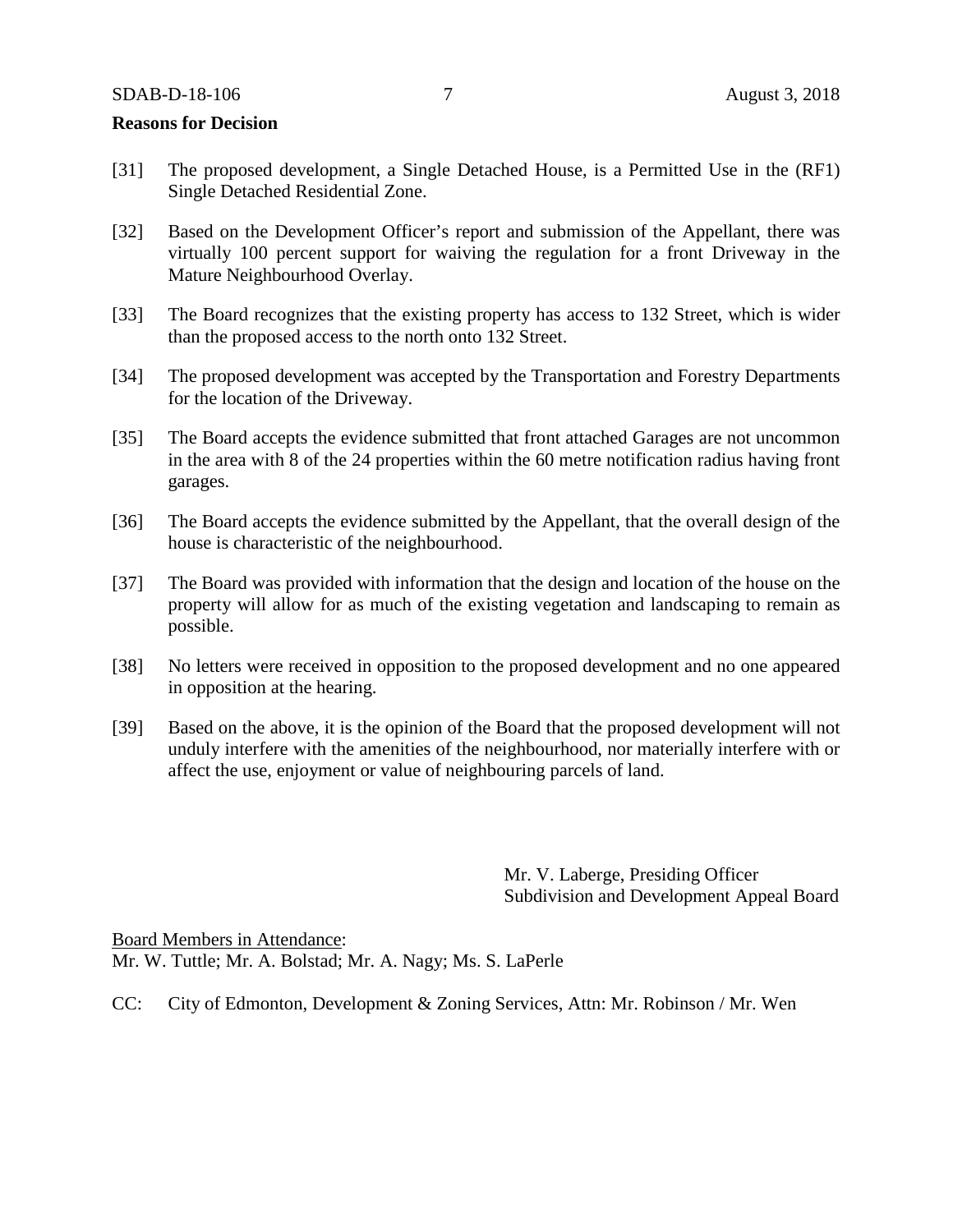# **Important Information for the Applicant/Appellant**

- 1. This is not a Building Permit. A Building Permit must be obtained separately from Development & Zoning Services, located on the 2nd Floor, Edmonton Tower, 10111 – 104 Avenue NW, Edmonton, AB T5J 0J4.
- 2. Obtaining a Development Permit does not relieve you from complying with:
	- a) the requirements of the *Edmonton Zoning Bylaw*, insofar as those requirements have not been relaxed or varied by a decision of the Subdivision and Development Appeal Board,
	- b) the requirements of the *Alberta Safety Codes Act*,
	- c) the *Alberta Regulation 204/207 – Safety Codes Act – Permit Regulation*,
	- d) the requirements of any other appropriate federal, provincial or municipal legislation,
	- e) the conditions of any caveat, covenant, easement or other instrument affecting a building or land.
- 3. When an application for a Development Permit has been approved by the Subdivision and Development Appeal Board, it shall not be valid unless and until any conditions of approval, save those of a continuing nature, have been fulfilled.
- 4. A Development Permit will expire in accordance to the provisions of section 22 of the *Edmonton Zoning Bylaw, Bylaw 12800*, as amended.
- 5. This decision may be appealed to the Alberta Court of Appeal on a question of law or jurisdiction under section 688 of the *Municipal Government Act*, RSA 2000, c M-26. If the Subdivision and Development Appeal Board is served with notice of an application for leave to appeal its decision, such notice shall operate to suspend the Development Permit.
- 6. When a decision on a Development Permit application has been rendered by the Subdivision and Development Appeal Board, the enforcement of that decision is carried out by Development & Zoning Services, located on the 2nd Floor, Edmonton Tower, 10111 – 104 Avenue NW, Edmonton, AB T5J 0J4.

*NOTE: The City of Edmonton does not conduct independent environmental checks of land within the City. If you are concerned about the stability of this property for any purpose, you should conduct your own tests and reviews. The City of Edmonton, when issuing a development permit, makes no representations and offers no warranties as to the suitability of the property for any purpose or as to the presence or absence of any environmental contaminants on the property.*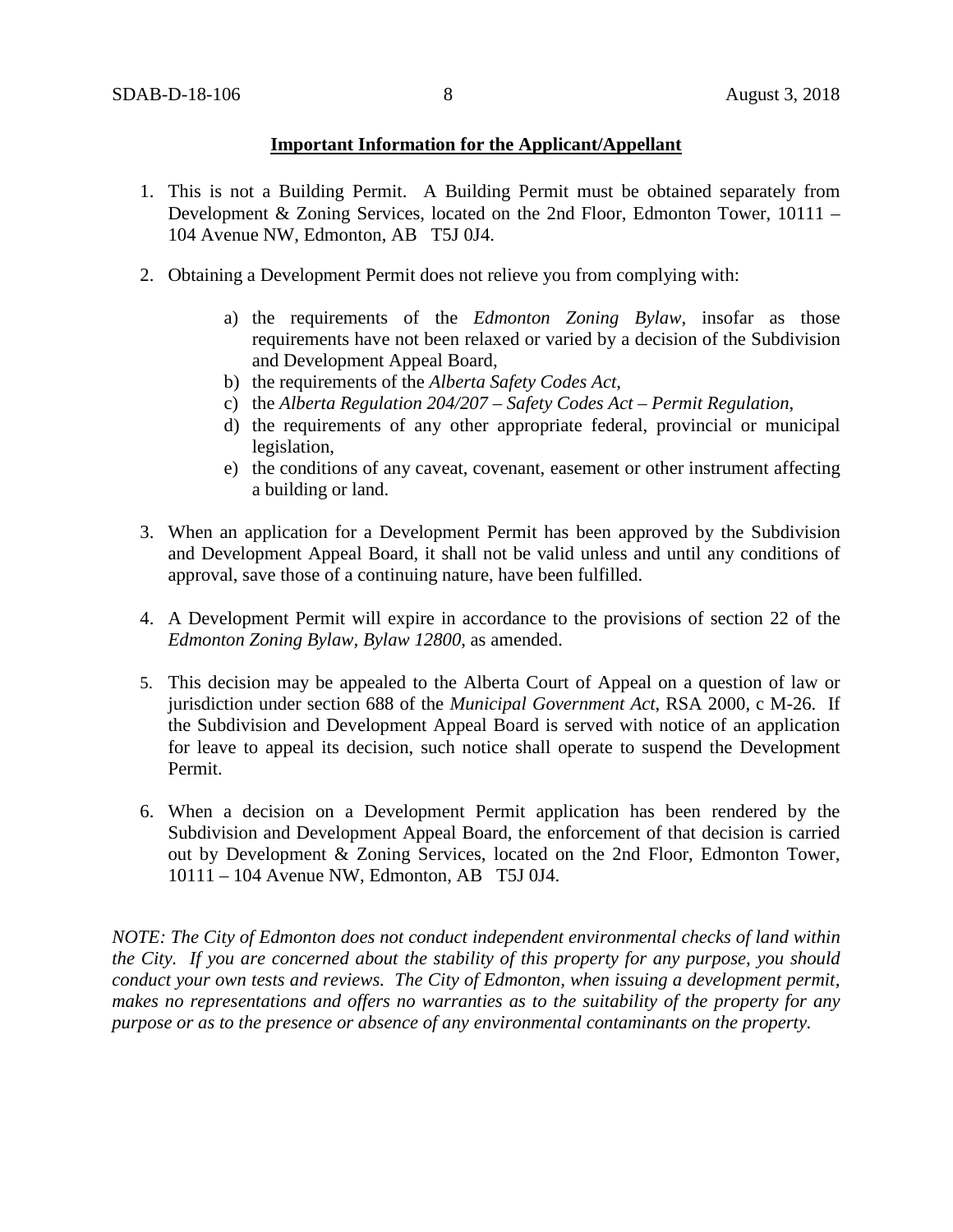

Date: July 27, 2018 Project Number: 280926123-001 File Number: SDAB-D-18-107

# **Notice of Decision**

[1] On July 19, 2018, the Subdivision and Development Appeal Board (the "Board") heard an appeal that was filed on **June 20, 2018**. The appeal concerned the decision of the Development Authority, issued on May 24, 2018, to approve the following development:

# **Construct an addition to an existing Single Detached House (new main floor Garage and second floor bedroom with bathroom).**

[2] The subject property is on Plan 2803AF Blk 89 Lot 10, located at 10345 - 133 Street NW, within the (RF1) Single Detached Residential Zone. The Mature Neighbourhood Overlay applies to the subject property.

# **Preliminary Matters**

- [3] At the outset of the appeal hearing, the Presiding Officer confirmed with the parties in attendance that there was no opposition to the composition of the panel.
- [4] The Presiding Officer outlined how the hearing would be conducted, including the order of appearance of parties, and no opposition was noted.
- [5] The Presiding Officer explained that because the proposed development is within the Mature Neighbourhood Overlay and does not comply with the minimum Front Setback requirement per section 814.3(1) of the *Edmonton Zoning Bylaw*, Community Consultation is required per section 814.5. The Presiding Officer indicated that because Community Consultation was not completed, the hearing would be tabled to a further date.

# **Summary of Hearing**

[6] The Appellants and Respondents agreed to table the hearing to August 22 or 23, 2018.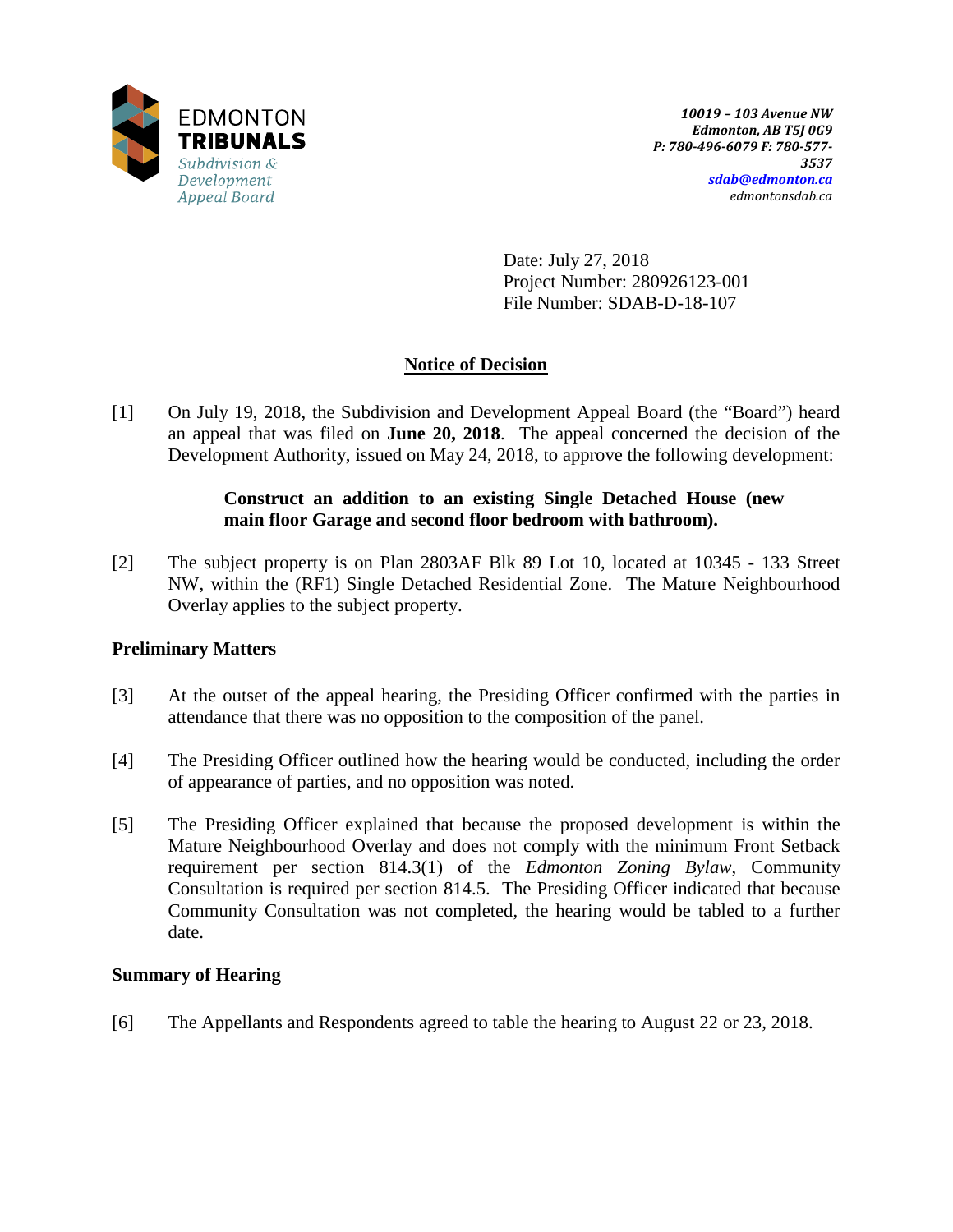## **Decision**

- [7] **SDAB-D-18-107** is **TABLED** to **August 22 or 23, 2018** at the verbal consent of both the Appellants and Respondents with the following **CONDITIONS**:
	- 1. The Respondents (Applicants) must conduct a Community Consultation by notifying neighbours and the Community League per section 814.5(2) of the Mature Neighbourhood Overlay outlining the proposed development and the Front Setback variance per section 814.3(1).
	- 2. Provide feedback from neighbours with respect to the proposed development.
	- 3. Provide Community Consultation results to the Subdivision and Development Appeal Board office on or before August 17, 2018.

#### **Reasons for Decision**

- [8] The Board is bound by the Alberta Court of Appeal decision *Thomas v. Edmonton (City),*  2016 ABCA 57 that requires that Community Consultation is mandatory under the Mature Neighbourhood Overlay and the *Edmonton Zoning Bylaw* (the *Bylaw*).
- [9] Section 643(5) of the *Municipal Government Act* states:

A non-conforming building may continue to be used but the building *may not be enlarged, added to, rebuilt or structurally altered except* [emphasis added]

- (a) to make it a conforming building,
- (b) for routine maintenance of the building, if the development authority considers it necessary, or
- *(c) in accordance with a land use bylaw that provides minor variance powers to the development authority for the purposes of this section.* [emphasis added]
- [10] Section 814.5(1) of the *Bylaw* states the following with respect to Proposed Variances:

When the Development Officer receives a Development Permit Application for a new principal building, or a new Garden Suite that does not comply with any regulation contained within this Overlay, *or receives a Development Permit for alterations to an existing structure that require a variance to Section 814.3(1)*  [emphasis added], 814.3(3), 814.3(5) and 814.3(9) of this Overlay:

a. the Development Officer shall send notice, to the recipient parties specified in Table 814.5(2), to outline any requested variances to the Overlay and solicit comments directly related to the proposed variance;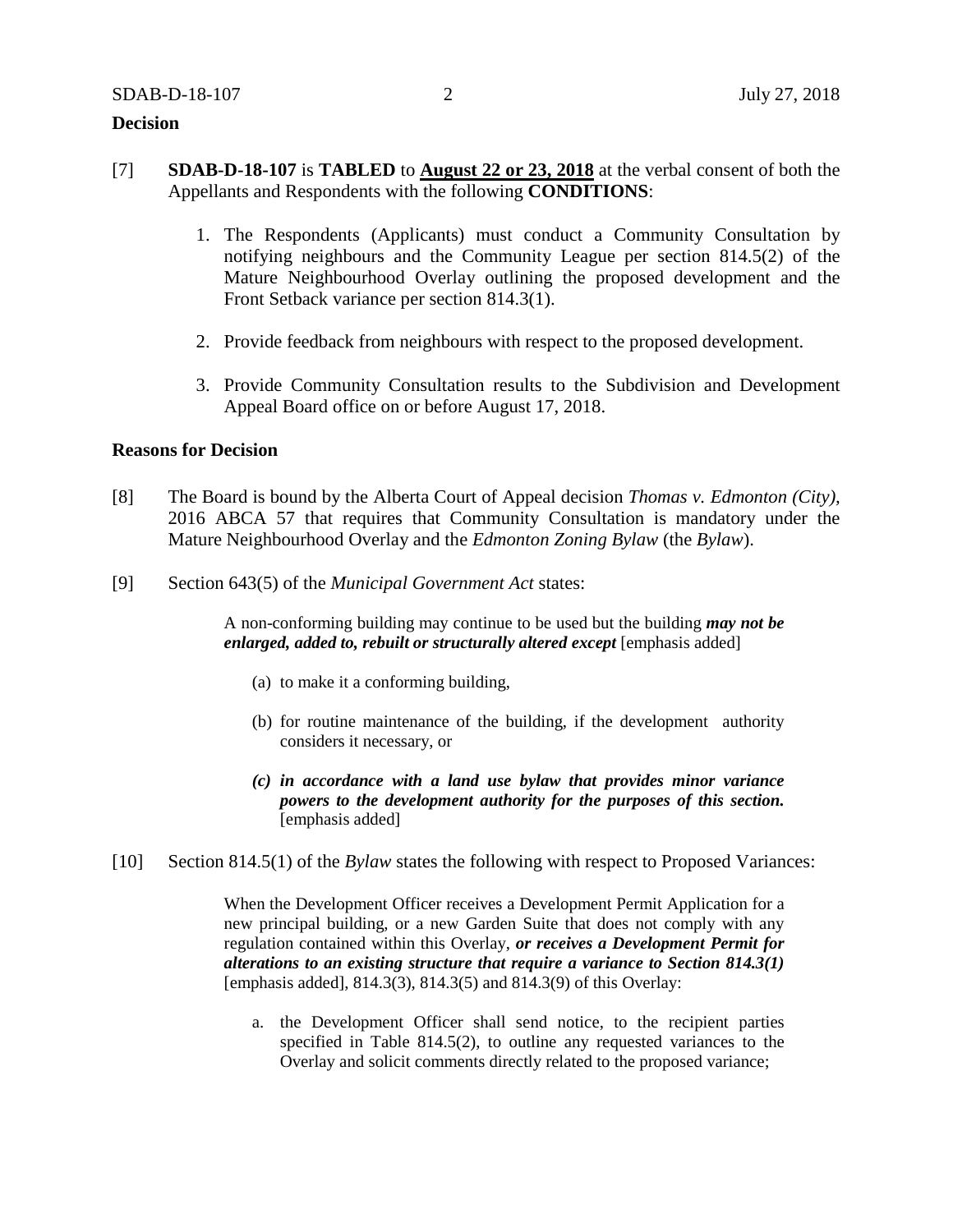- b. the Development Officer shall not render a decision on the Development Permit application until 21 days after notice has been sent, unless the Development Officer receives feedback from the specified affected parties in accordance with Table 814.5(2); and
- c. the Development Officer shall consider any comments directly related to the proposed variance when determining whether to approve the Development Permit Application in accordance with Sections 11.2 and 11.3.

Section 814.5(2) states:

| Tier#  | <b>Recipient Parties</b>                                | <b>Affected Parties</b> | <b>Regulation of this</b> |
|--------|---------------------------------------------------------|-------------------------|---------------------------|
|        |                                                         |                         | Overlay to<br>be          |
|        |                                                         |                         | <b>Varied</b>             |
| Tier 1 | The municipal address The assessed owners               |                         | $814.3(1) -$ Front        |
|        | and assessed owners of of the land wholly or            |                         | Setback                   |
|        | the land wholly or                                      | partially located       |                           |
|        | partially located within a $\vert$ within a distance of |                         |                           |
|        | distance of 60.0 m of the $\vert$ 60.0 m of the Site of |                         |                           |
|        | Site of the proposed                                    | the proposed            |                           |
|        | development and the                                     | development and the     |                           |
|        | President of each                                       | President of each       |                           |
|        | Community League Community League                       |                         |                           |

[11] Section 814.3(1) of the *Bylaw* states:

The Front Setback shall be a minimum of 3.0 m and shall be consistent within 1.5 m of the Front Setback on Abutting Lots, to a maximum of 20% of Site Depth. Where an Abutting Lot is vacant, the vacant Lot shall be deemed to have a Front Setback of the next Abutting Lot.

The Development Officer determined that the minimum required Front Setback is 4.76 metres and the subject development is Setback 5.6 metres.

[12] The proposed addition adds to a non-conforming Front Setback, therefore Community Consultation is required.



Mr. V. Laberge, Presiding Officer Subdivision and Development Appeal Board

Board Members in Attendance: Mr. W. Tuttle; Mr. A. Bolstad; Mr. A. Nagy; Ms. S. LaPerle

City of Edmonton, Development & Zoning Services, Attn: Ms. S. Watts / Mr. A. Wen